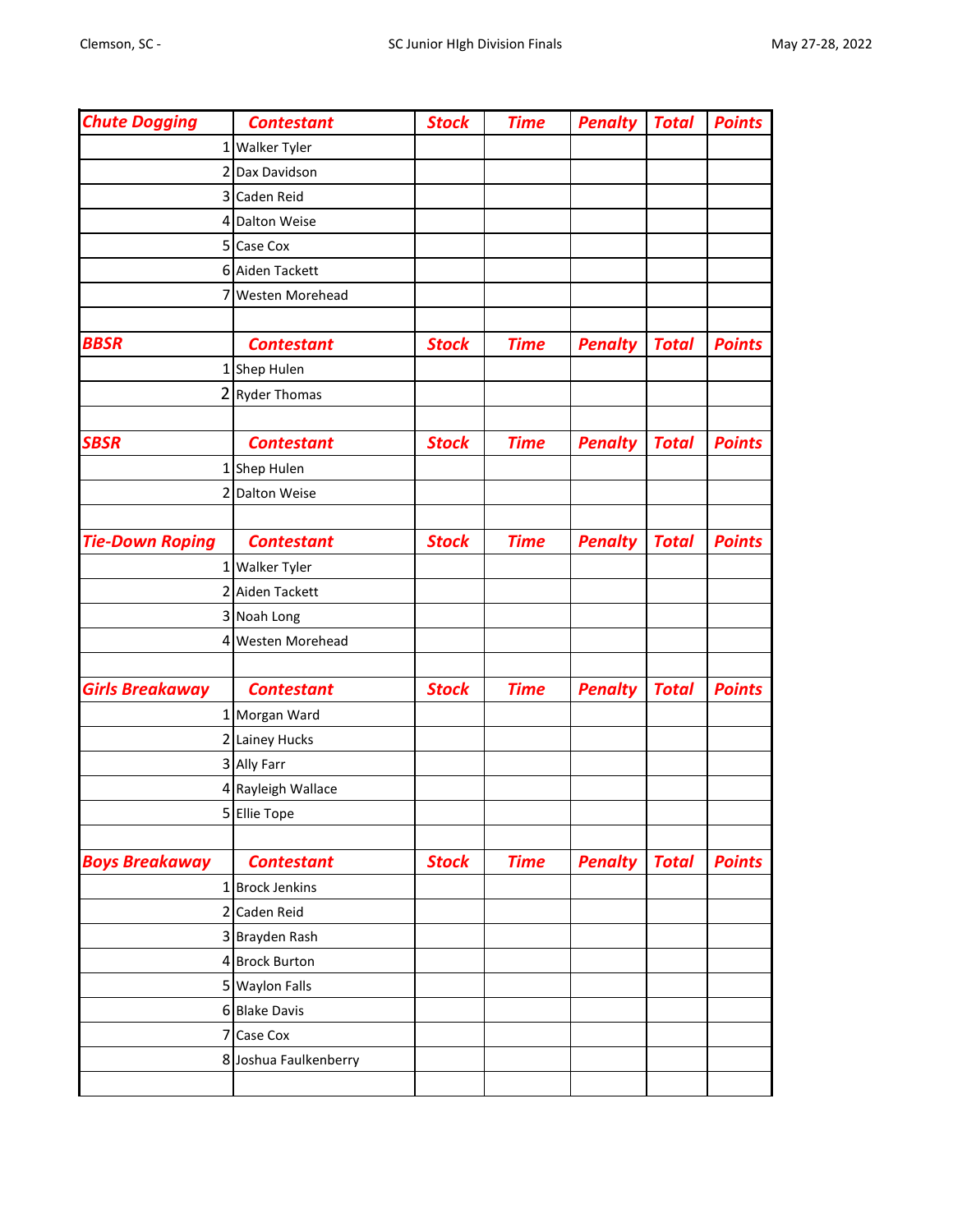| <b>Ribbon Roping</b> | <b>Contestant</b>     | <b>Stock</b> | <b>Time</b> | <b>Penalty</b> | <b>Total</b> | <b>Points</b> |
|----------------------|-----------------------|--------------|-------------|----------------|--------------|---------------|
|                      | 1 Walker Tyler        |              |             |                |              |               |
| $\mathbf{1}$         | <b>Taylor Tessner</b> |              |             |                |              |               |
|                      | 2 Noah Long           |              |             |                |              |               |
| $\overline{2}$       | Campbell Ashley       |              |             |                |              |               |
|                      | 3 Waylon Falls        |              |             |                |              |               |
|                      | 3 Ally Farr           |              |             |                |              |               |
|                      | 4 Brock Burton        |              |             |                |              |               |
|                      | 4 Lainey Hucks        |              |             |                |              |               |
|                      | 5 Case Cox            |              |             |                |              |               |
|                      | 5 Gabbie Metta        |              |             |                |              |               |
|                      | 6 Westen Morehead     |              |             |                |              |               |
|                      | 6 Mati Clayton        |              |             |                |              |               |
| 7                    | Aiden Tackett         |              |             |                |              |               |
| 7                    | Natalie Brown         |              |             |                |              |               |
|                      |                       |              |             |                |              |               |
| <b>Barrel Racing</b> | <b>Contestant</b>     | <b>Stock</b> | <b>Time</b> | <b>Penalty</b> | <b>Total</b> | <b>Points</b> |
| 1                    | Campbell Ashley       |              |             |                |              |               |
|                      | 2 Ally Farr           |              |             |                |              |               |
|                      | 3 Ava Surratt         |              |             |                |              |               |
|                      | 4 Gabbie Metta        |              |             |                |              |               |
|                      | 5 Taylor Tessner      |              |             |                |              |               |
|                      | 6 Natalie Brown       |              |             |                |              |               |
|                      | 7 Arden Plyler        |              |             |                |              |               |
|                      | 8 Maryssa Chapman     |              |             |                |              |               |
|                      | 9 Baylee Boyd         |              |             |                |              |               |
|                      | 10 Savannah Caston    |              |             |                |              |               |
|                      | 11 Karsyn Thomas      |              |             |                |              |               |
|                      | 12 Morgan Ward        |              |             |                |              |               |
|                      | 13 Jasmine Branton    |              |             |                |              |               |
|                      | 14 Lainey Hucks       |              |             |                |              |               |
|                      | 15 Britney Moss       |              |             |                |              |               |
|                      | 16 Ellie Tope         |              |             |                |              |               |
|                      | 17 Natia O'Dell       |              |             |                |              |               |
|                      | 18 Rayleigh Wallace   |              |             |                |              |               |
|                      | 19 Allysen Liner      |              |             |                |              |               |
|                      | 20 Delaney Davidson   |              |             |                |              |               |
|                      |                       |              |             |                |              |               |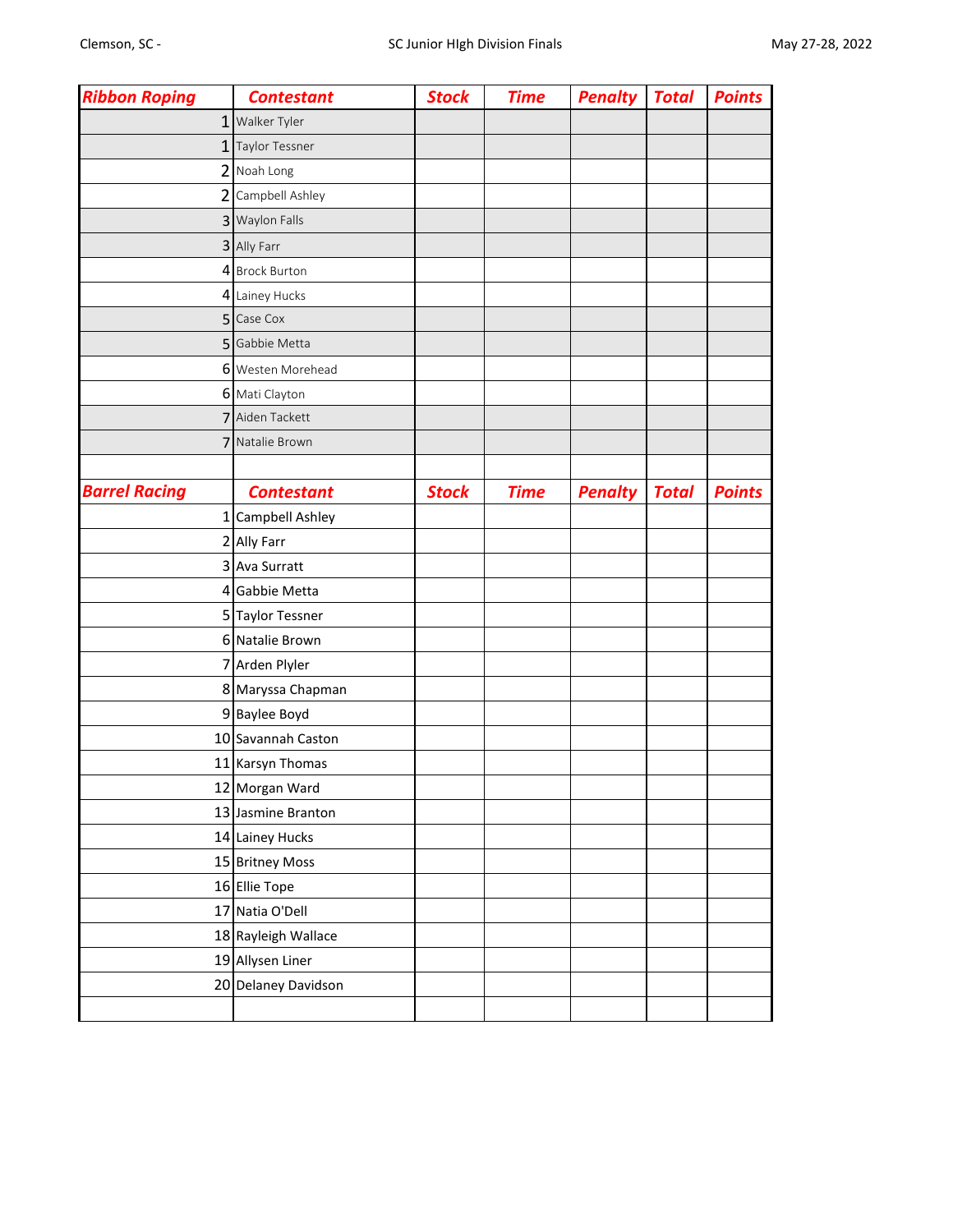| <b>Pole Bending</b> | <b>Contestant</b>   | <b>Stock</b> | <b>Time</b> | <b>Penalty</b> | <b>Total</b> | <b>Points</b> |
|---------------------|---------------------|--------------|-------------|----------------|--------------|---------------|
| 1                   | Campbell Ashley     |              |             |                |              |               |
|                     | 2 Natia O'Dell      |              |             |                |              |               |
|                     | 3 Ally Farr         |              |             |                |              |               |
|                     | 4 Collins Gambrell  |              |             |                |              |               |
|                     | 5 Jasmine Branton   |              |             |                |              |               |
|                     | 6 Lainey Hucks      |              |             |                |              |               |
|                     | 7 Rayleigh Wallace  |              |             |                |              |               |
|                     | 8 Taylor Tessner    |              |             |                |              |               |
|                     | 9 Ellie Tope        |              |             |                |              |               |
|                     | 10 Maryssa Chapman  |              |             |                |              |               |
|                     | 11 Arden Plyler     |              |             |                |              |               |
|                     | 12 Ava Surratt      |              |             |                |              |               |
|                     | 13 Allysen Liner    |              |             |                |              |               |
|                     | 14 Morgan Ward      |              |             |                |              |               |
|                     | 15 Savannah Caston  |              |             |                |              |               |
|                     | 16 Britney Moss     |              |             |                |              |               |
|                     | 17 Gabbie Metta     |              |             |                |              |               |
|                     | 18 Delaney Davidson |              |             |                |              |               |
|                     | 19 Baylee Boyd      |              |             |                |              |               |
|                     |                     |              |             |                |              |               |
| <b>Team Roping</b>  | <b>Contestant</b>   | <b>Stock</b> | <b>Time</b> | <b>Penalty</b> | <b>Total</b> | <b>Points</b> |
| 1                   | Noah Long           |              |             |                |              |               |
| 1                   | Westen Morehead     |              |             |                |              |               |
| 2                   | <b>Blake Davis</b>  |              |             |                |              |               |
| 2                   | Joshua Faulkenberry |              |             |                |              |               |
| 3                   | Case Cox            |              |             |                |              |               |
| 3                   | Aiden Tackett       |              |             |                |              |               |
| 4                   | <b>Brock Burton</b> |              |             |                |              |               |
| 4                   | <b>Braden Rash</b>  |              |             |                |              |               |
|                     |                     |              |             |                |              |               |